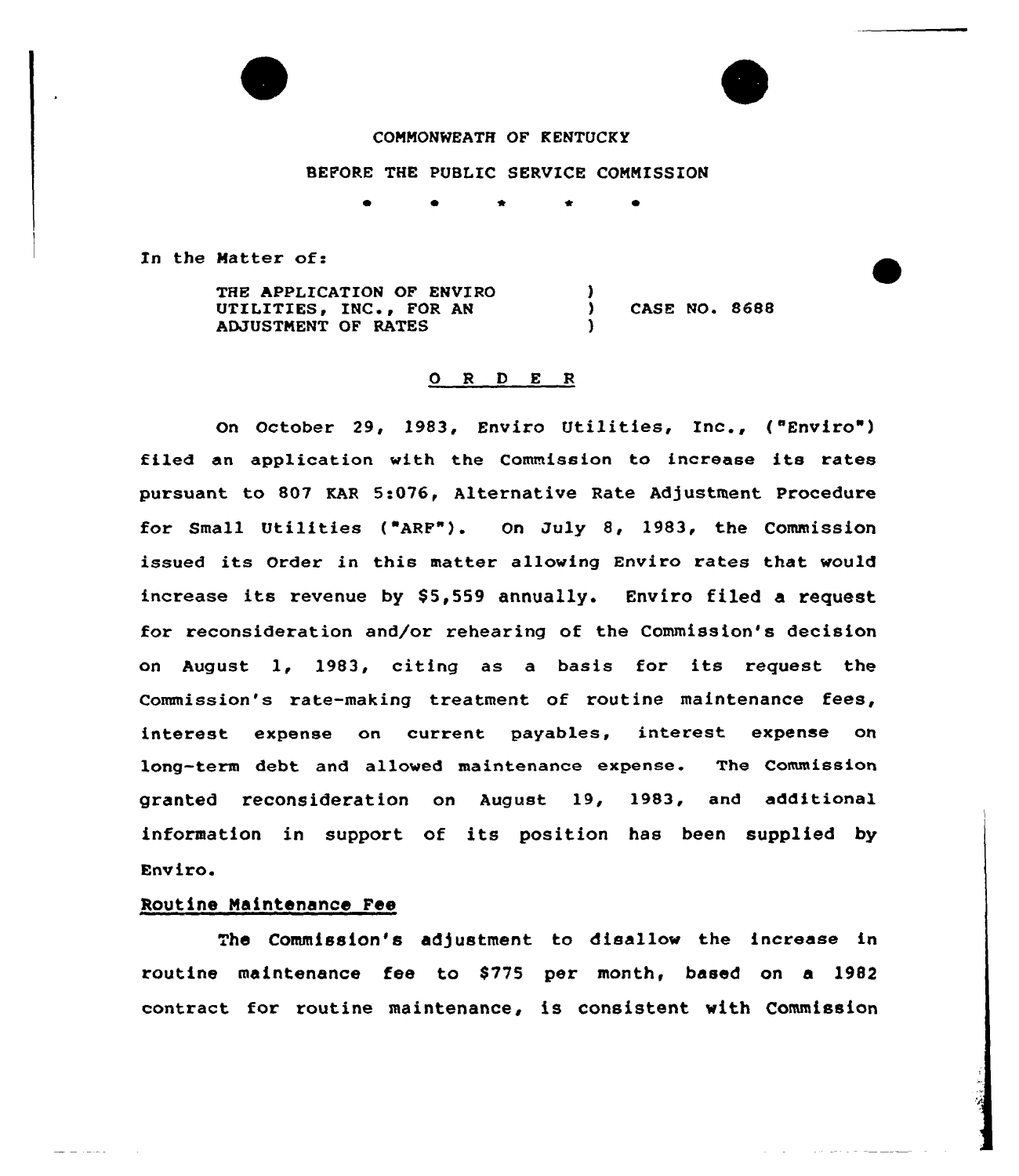policy for the reasons stated in the original Order. No additional evidence has been presented upon reconsideration to persuade the Commission to include the annual cost of routine maintenance based on the 1982 contract. However, in calculating the pro forma expense, the Commission used the monthly routine maintenance fee included in the 1981 Annual Report to reflect the annual cost prior to April 1, 1982. Enviro now states that the routine maintenance fee included in the 1981 Annual Report of \$590 per month was incorrect. On September 2, 1983, Enviro filed a copy of the contract for routine maintenance that covered the time period from April 1, 1981, to March 31, 1982, which reflected a charge of \$650 per month. The Commission has, therefore, adjusted the test-year expense by \$720 to reflect the actual contract cost in effect during the test year.

#### Interest on Current Payables

Enviro requested a review of the Commission's decision to disallow interest on notes payable to associated companies and on current period losses. The Commission finds no evidence to alter its previous decision on this issue and maintains its position that these items should not be allowed for rate-making purposes for the reasons stated in the original Order.

## Maintenance Expense

Enviro requested that the Commission review its decision concerning the level of maintenance expense granted in the original Order. Enviro requested that the average maintenance expense for the years 1980 and 1981 be granted in this case. The Commission, following established rate-making policy, granted the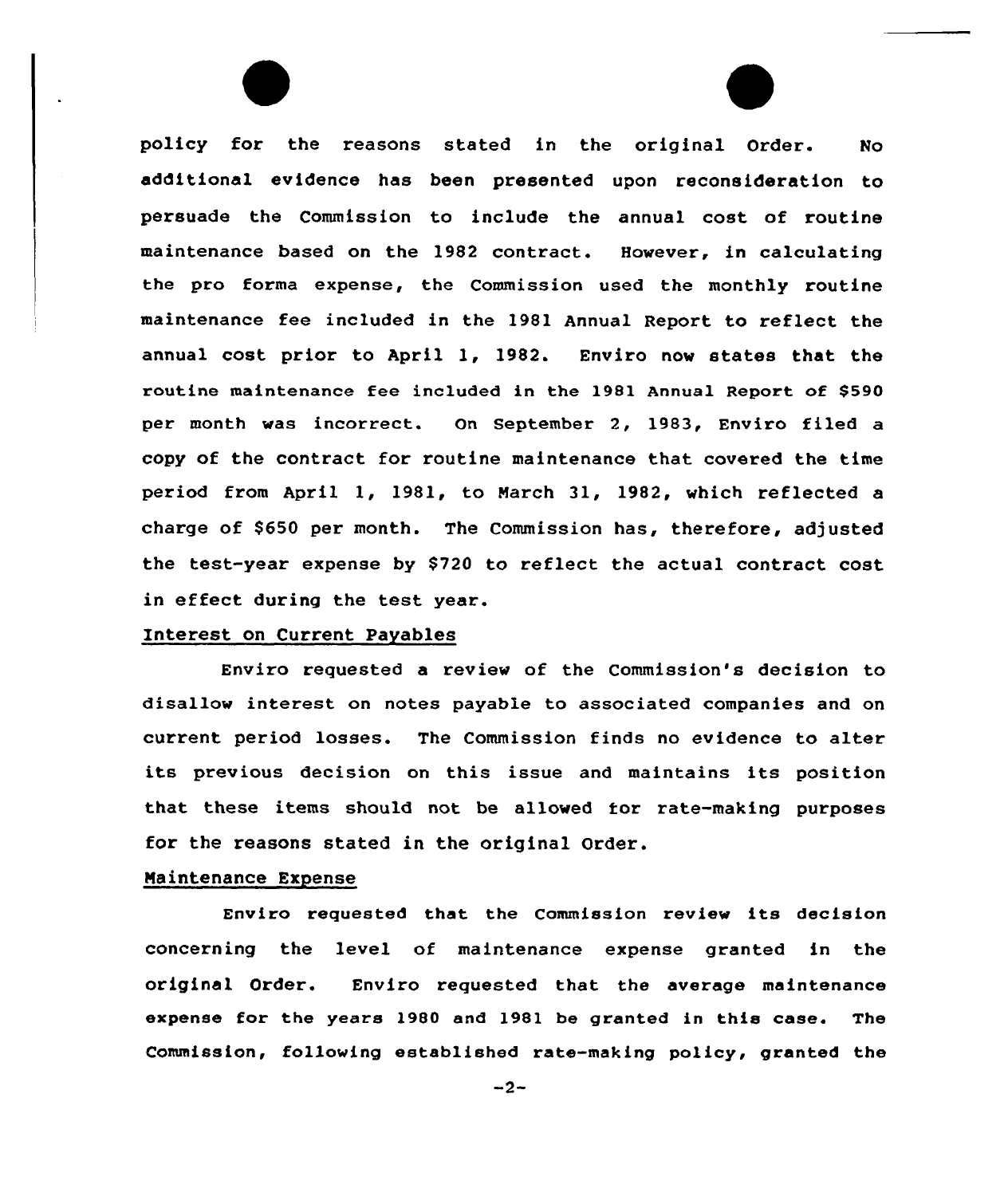test year actual level of expense reduced by capitalized expenditures and amortized extraordinary expenses. The adjustments made by the Commission to Enviro's test year maintenance expense were consistent with sound rate-making practices and past policy of the Commission; therefore, the Commission finds no reason to alter its previous decision and will make no further adjustment herein.

## Interest on Long-Term Debt

Enviro requested a review of the Commission's decision to disallow interest on long-tenn debt, In its application Enviro requested interest expense on what it referred to as the treatment plant acquisition. The Commission disallowed the proposed adjustment due in part to the fact that Enviro had not requested Commission approval for the financing of the purchase, and the actual terms of the purchase, outside the terms of the lease agreement between Enviro and its predecessor, were unknown.

In its request for reconsideration Enviro stated that it has not in fact purchased the utility but is continuing to lease the system pursuant to the original lease agreement entered into with Ft. Candle Corporation in 1976. Enviro filed a copy of the lease agreement and an explanation of the transaction, which has provided the Commission a more complete understanding of the transaction and the proposed adjustment.

Enviro has entered into <sup>a</sup> lease agreement whereby it is required to make monthly lease payments of \$1,000 for a period of 13 years. Enviro has accounted for the lease obligation as a long-term liability in the principal amount of \$100,000 at an interest rate of 7.4 percent for 13 years and has requested that

 $-3-$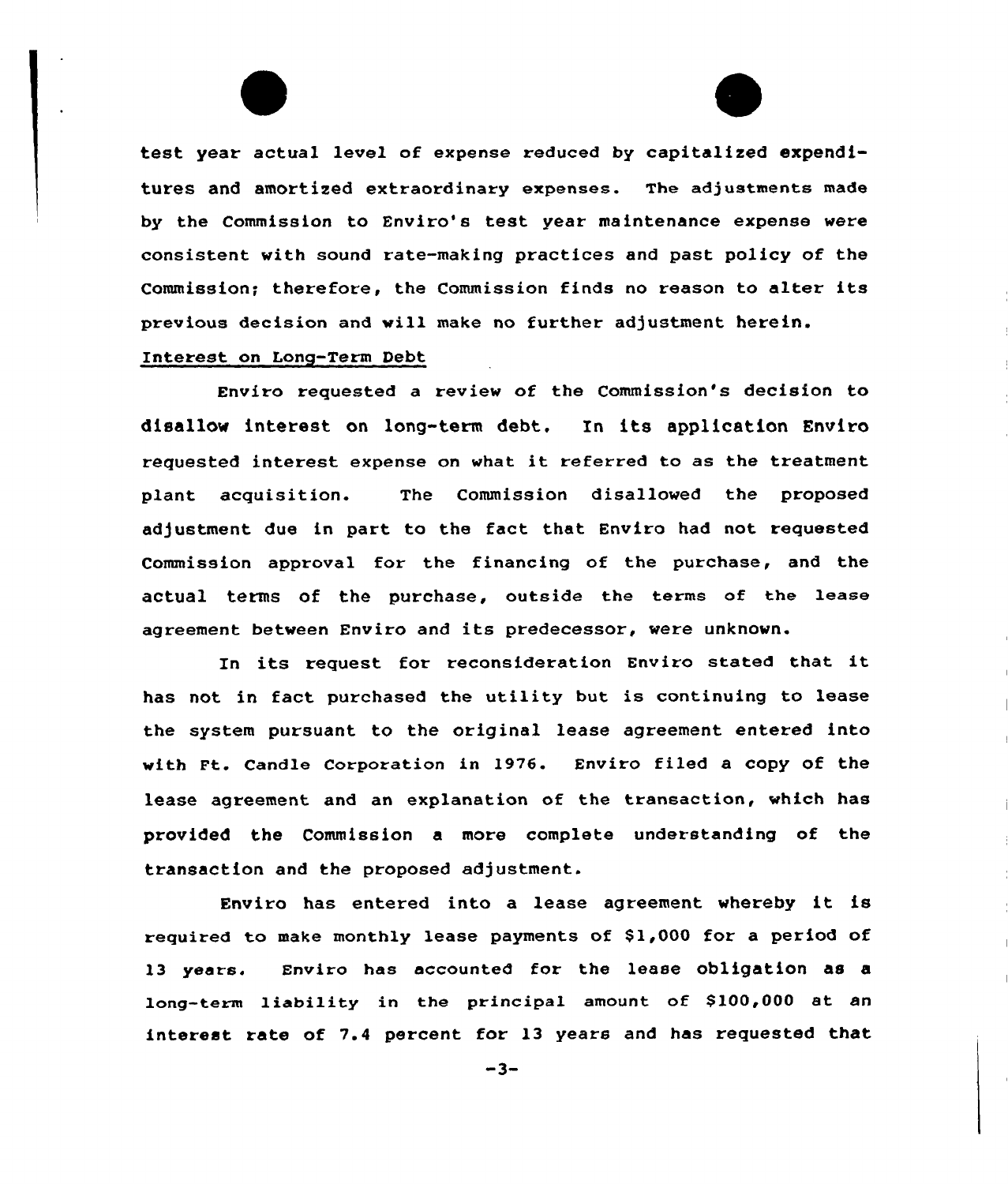interest expense on this liability be allcwed for rate-making purposes. This method, Enviro states, results in a lower level of expense than including the annual lease payments of \$12,000 for rate-making purposes. Enviro cites a case where Cogan Company, Inc., d/b/a Maple Grove Sewage Plant, entered into a similar lease agreement and was granted interest expense on the future obligation for rate-making purposes.

The Commission, after reviewing the additional information supplied by Enviro and upon an examination of the Maple Grove case, concurs with Enviro's request that an allowance for interest expense for rate-making purposes should be granted in this case. By allowing interest versus the full lease payments a portion of the monthly payment is in effect considered principal payments, which would be the case had Enviro purchased the system outright.

Enviro has requested interest expense of \$7,851. However, the Commission finds that the most equitable interest allowance is \$ 4,315, which is the average interest expense over the life of the obligation. This method was used by the Commission in Case No. 6503, Adjustment of Rates of Cogan Company, Inc., d/b/a Maple Grove Sewage Plant, and the Commission finds it suitable for use in this case. The Commission has, therefore, adjusted the test-year expense by \$4,315 to include the average interest expense over the life of the obligation.

#### Collection Expense

The collection expense is directly related to the amount of

 $-4-$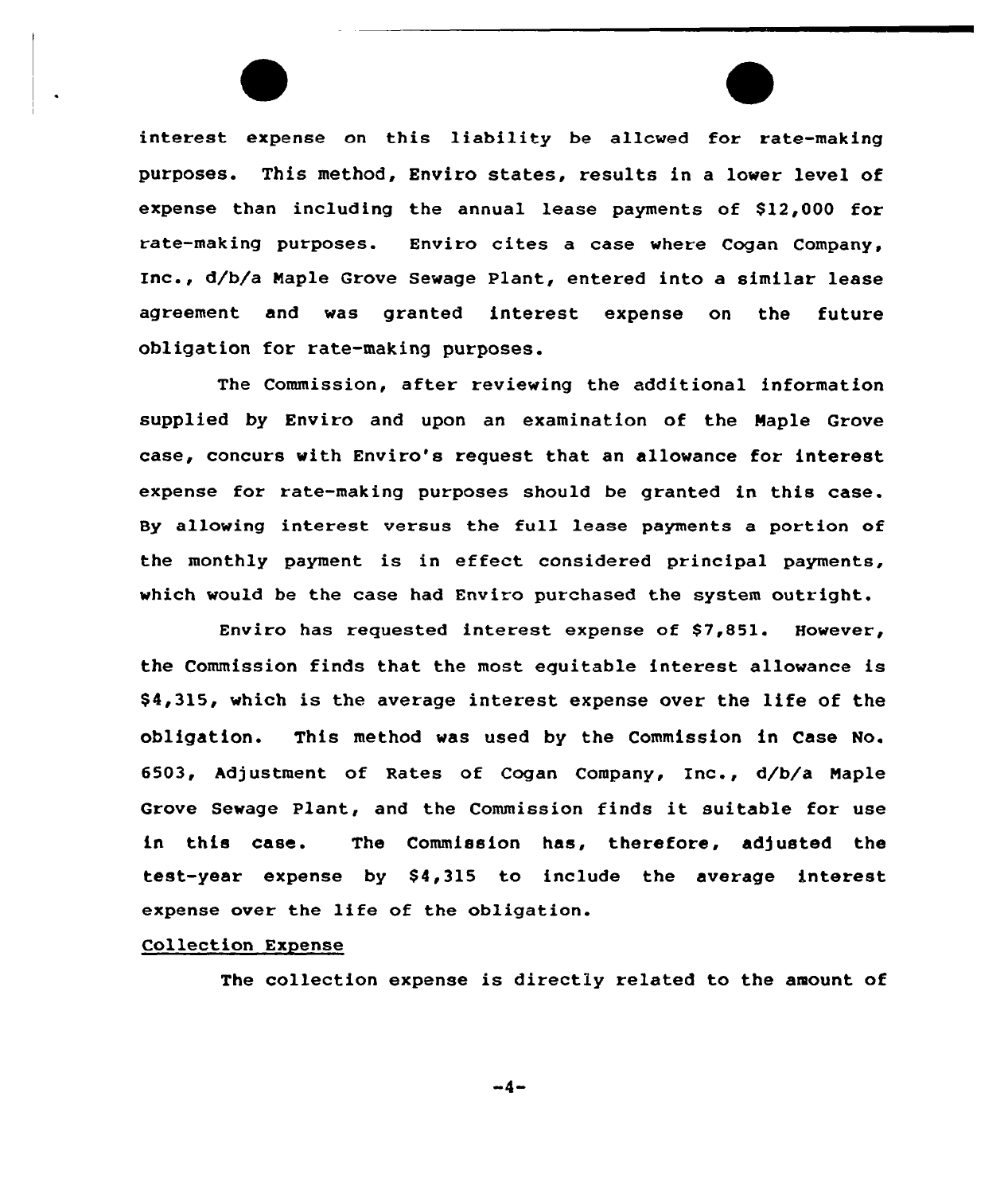



revenue that Enviro collects via the formula used by the Louisville Water Company ("LWC ) to calculate the collection  $~$ charge.<sup>1</sup> Therefore, the Commission has modified this calculation ta include the increased rate allowed herein. The Commission is also using the most recent collection fee charged by LWC effective May 1, 1983, which results in an annual collection expense of \$2,136, or \$81 more than originally allowed.

### OTHER ISSUES

Enviro has entered inta a capital lease with Ft. Candle Corporation. In accounting for a capital lease, the lessee records the leased property as an asset on its books together with a corresponding liability. Under generally accepted accounting principles the initial recording value of the lease is the lesser of the fair value of the leased property or the present value of the minimum lease payments. However, for reporting as well as rate-making purposes the Commission requires the original cost of the utility plant in service to remain on the utility's books with any difference between net book value reduced by contributions in aid of construction and the purchase price of the utility reported as a Utility Plant Acquisition Adjustment in Account 108.

In accounting for the lease purchase transaction Enviro has removed the original cost of the utility plant in service, the accumulated depreciation and the accumulated total of contributions in aid of construction from its books. This transaction is not in accordance with the requirements of the Uniform System of

 $\mathbf{I}$  $1.72 +$  Sewer Charge <sup>X</sup> Number of Customers.Water Charge <sup>+</sup> Sewer Charge -5-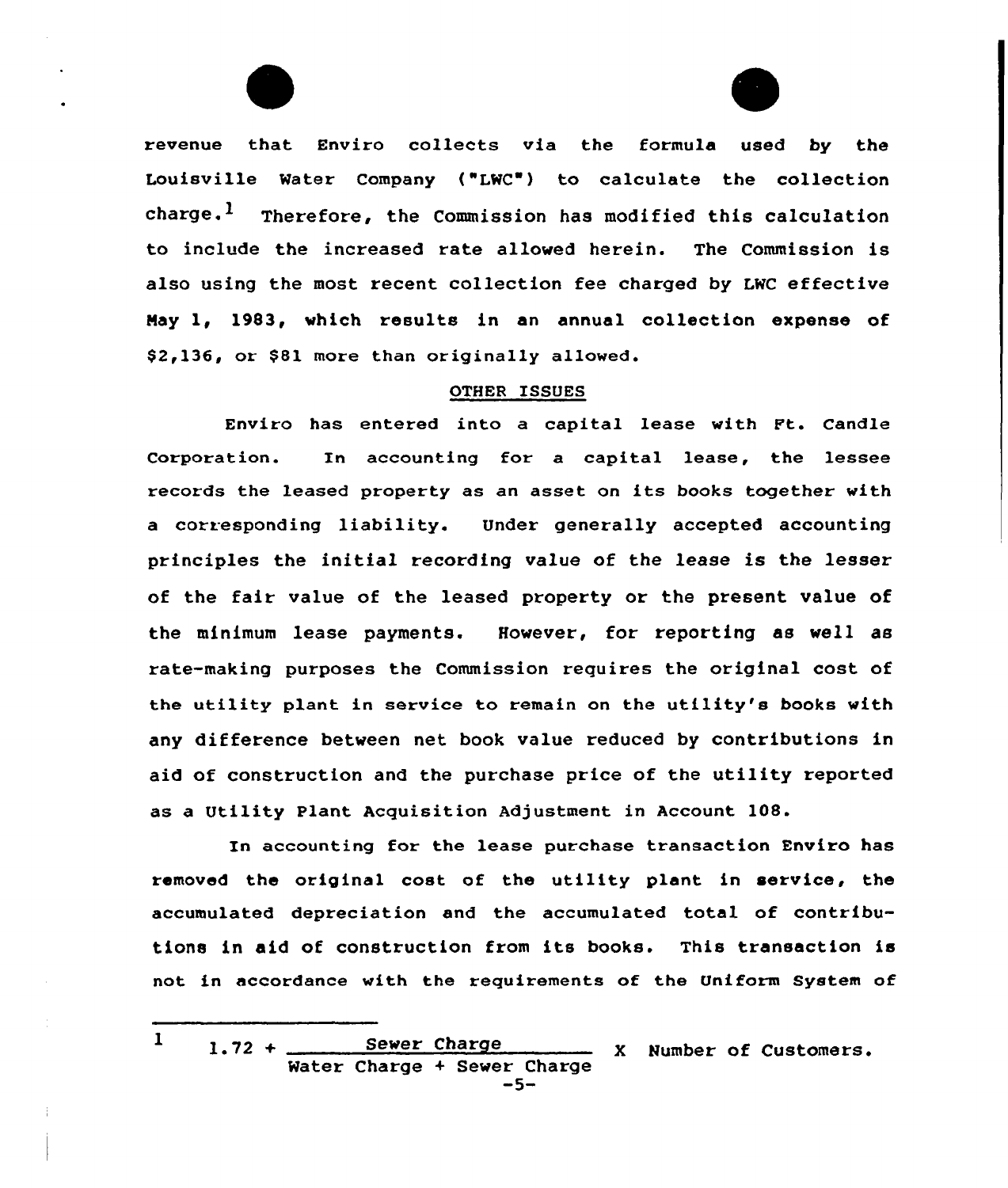Accounts for Sewer Utilities. Therefore, the Commission has determined that Enviro must amend its annual report for 1982, and all future reports presented to the Commission should reflect these accounting changes.

#### SUMMARY

The Commission, after consideration of the evidence of record and being advised, is of the opinion and finds that:

l. Enviro has failed to present sufficient evidence to support its argument that interest on current payables and losses should be allowed and that the maintenance expense should be increased.

2. The Commission's Order of July 8, 1983, should be modified to authorize Enviro's additional expenses of \$4,315 for interest on long-term debt, \$720 to reflect the actual routine maintenance contract in effect on April 1, 1981, and \$81 for collection expenses.

3. The rates in the Commission's Order entered July 8, 1983, should be modified by the rates in Appendix <sup>A</sup> in that they will produce additional revenues of \$5,225 based on the adjustments in Finding No. <sup>2</sup> and making proper adjustments for the operating ratio of 88 percent.

IT IS THEREFORE ORDERED that the Commission's Order entered July 8, 1983, be and it hereby is modified in accordance with Findings Nos. <sup>2</sup> and <sup>3</sup> and affirmed in all other respects.

IT IS FURTHER ORDERED that the rates in Appendix <sup>A</sup> be and they hereby are approved for service rendered by Enviro on and after the date of this Order.

 $-6-$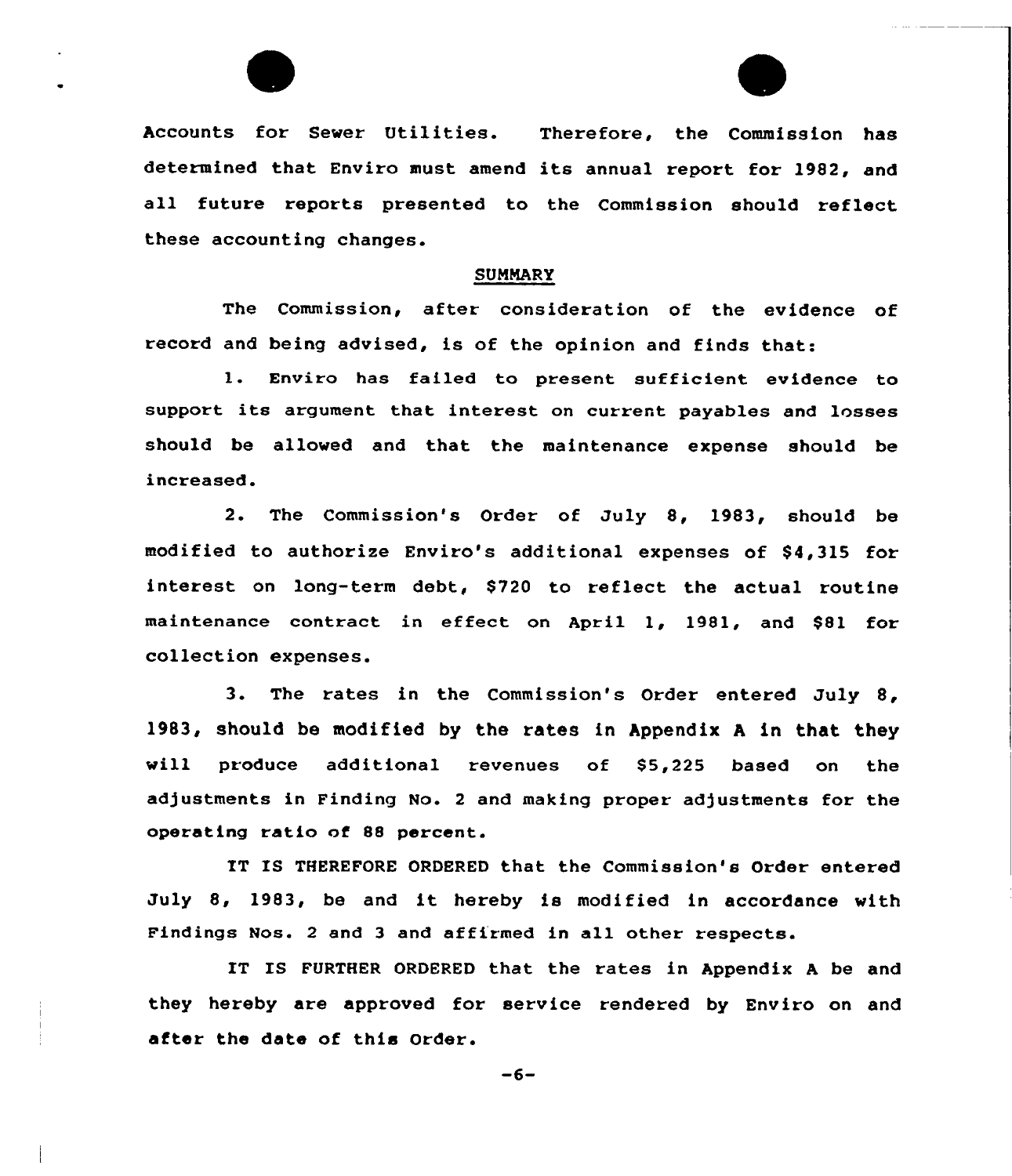IT IS FURTHER ORDERED that within 30 days of the date of this Order Enviro shall file with the Commission its revised tariff sheets setting out the rates approved herein.

IT IS FURTHER ORDERED that within 30 days of the date of this Order Enviro shall file with the Commission its amended annual reports for the year 1982 and all future reports presented to the Commission.

Done at Frankfort, Kentucky, this 3rd day of January, 1984.

PUBLIC SERVICE COMMISSION Chairman Vice Chairman

 $\sim 100$  km s  $^{-1}$  and  $\sim 100$ 

**Commissioner** 

**ATTEST:** 

**Secretary**